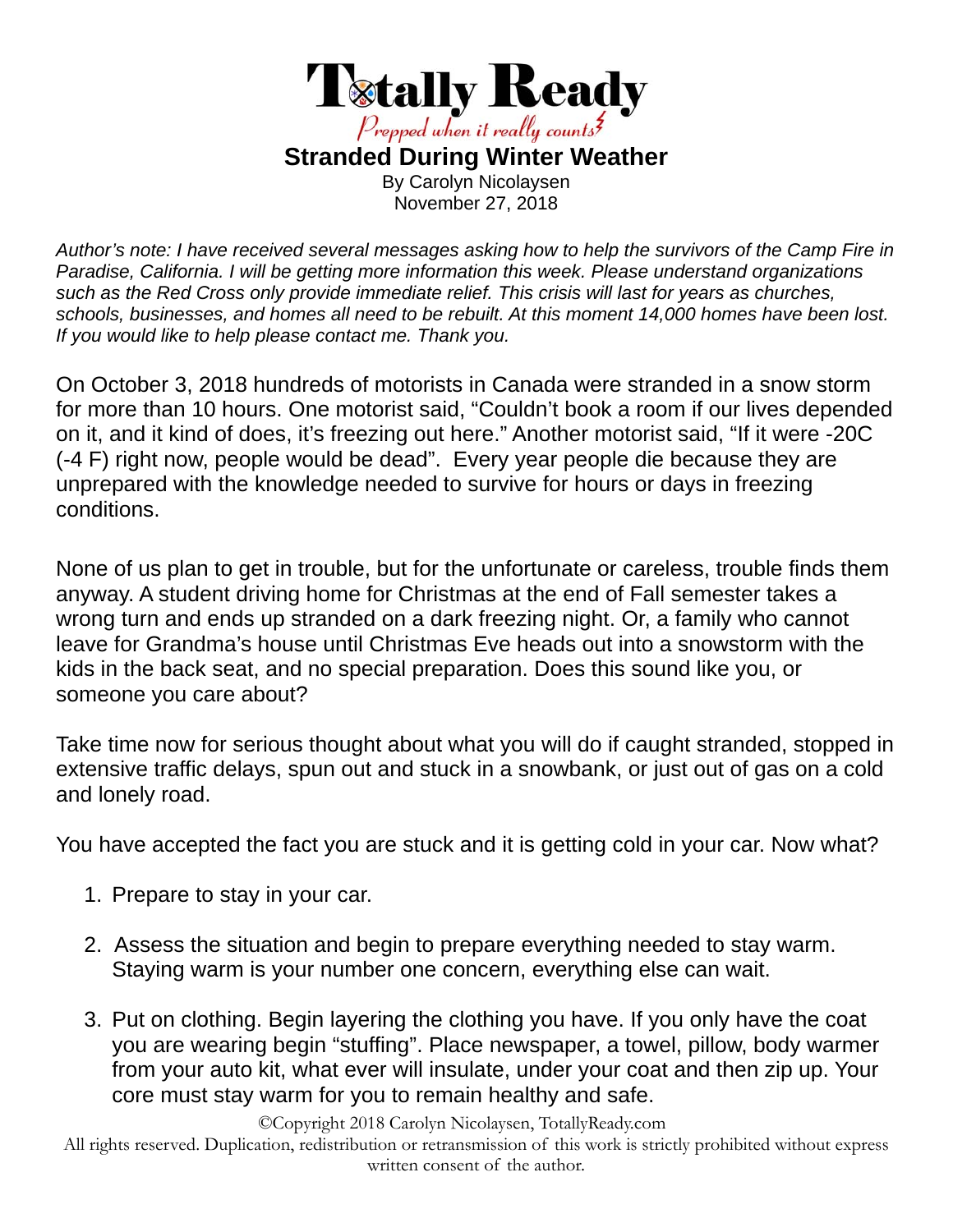

- 4. If you are traveling with luggage pull out some clothing and layer. Layers of clothes should be loose fitting to trap the air between the layers creating more insulation.
- 5. Put on scarves and hats. Much of heat lossed is thru your head and feet.
- 6. Put on gloves. If you have more than one pair put on both. If you do not have gloves and mittens put on the work gloves from your auto kit. Remember mittens are warmer than gloves. If you have both put on the gloves and then mittens on top.
- 7. Double up socks. If you do not have a second pair of socks use plastic grocery bags or cut a mylar blanket and place over your socks before returning your foot to your shoes or boots. Do you remember moon boots? They were so warm and worked on this principle, the boot, a plastic liner and then the fabric liner.
- 8. Now that you are bundled up go outside and make sure the tailpipe is clear. You never want to run the car if the tailpipe is blocked by snow or debris.
- 9. While outside gather any items in the trunk that can be of use.
- 10. Returning to the car it is time to prepare to hunker down. Open a window a small bit to allow circulation.
- 11. Set timer on your phone and run the engine every hour for ten minutes. This will keep the car from becoming a freezer.
- 12. When you run the car be sure to charge your cell phone.
- 13. Create a tent within the car. Remember placing a blanket over a table and playing inside? When you create a smaller space your body heat will help to warm the area. Arrange a mylar blanket, tarp, or blanket on the back of the seat and the other end of the blanket etc. over the headrest of the front seats. Now you can curl up in your "tent".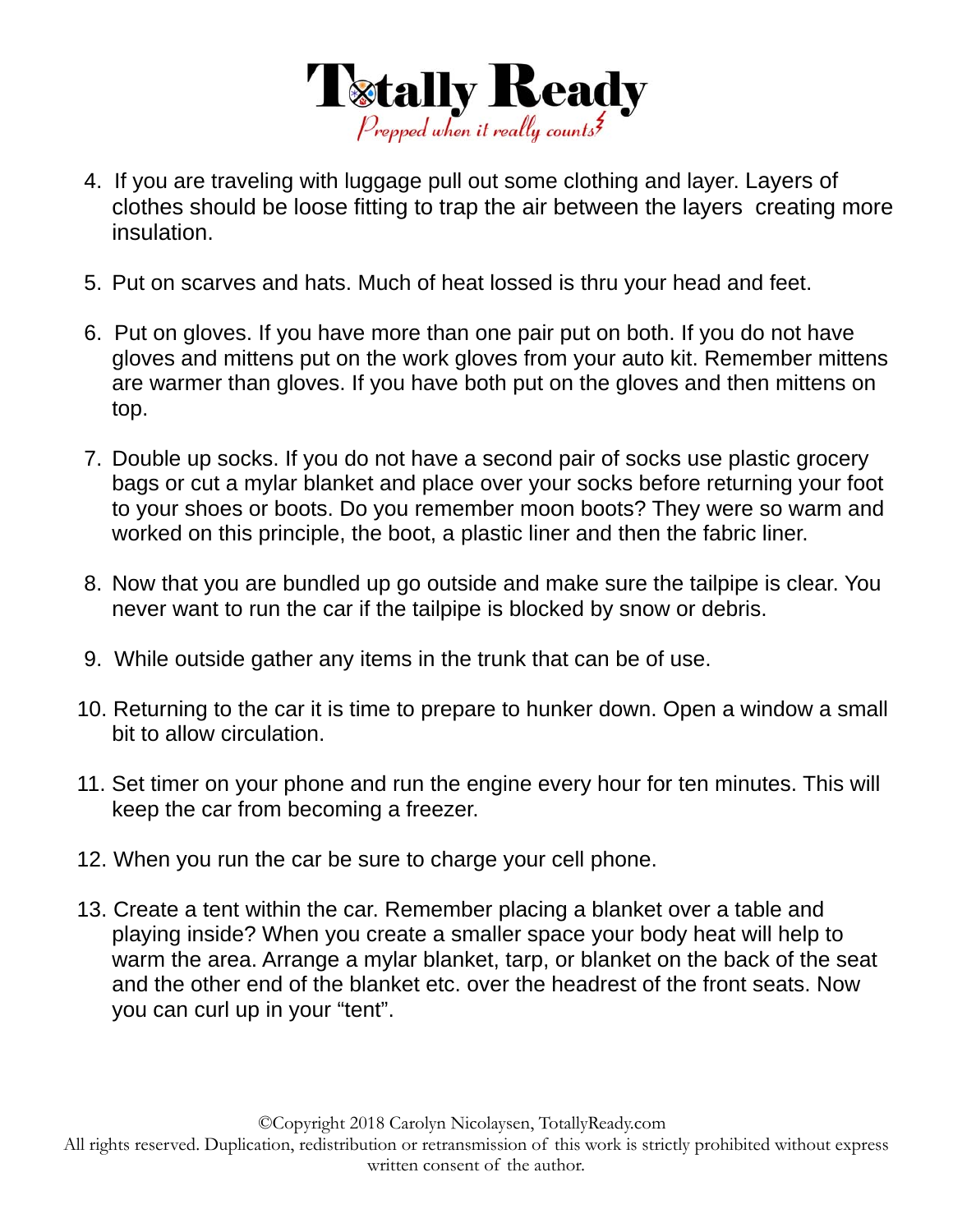

- 14. Mylar emergency blankets have dozens of uses from creating warmth to blocking wind, or to use as a signaling device. Mylar blankets can be used for:
	- Warmth. Using duct tape, tape three sides together and create a sleeping bag for a child. For an adult, tape two blankets together.
	- Insulation from the cold. When stranded, cover the walls inside the vehicle with the blanket, with the shiny side facing inward. This will help retain your body heat warming the air.
	- Moisture barrier. Cut a slit in the center big enough to fit your head through and use it as a poncho.
	- Signaling device. If stranded in the snow, place a mylar blanket over the roof of the car. This will make it easier for rescuers to see the car, especially if the car is a light color. Be sure to occasionally remove snow.
- 15. Block the cold from seeping in. Cover the windows and door handles with newspaper or fabric such as extra clothing. Sun shades placed in the front or rear window also works well for this. Cold does come in thru the glass and small openings around the handle.
- 16. Use your paint can heater outside of the car to heat rocks. Use the rocks as you would an old fashioned bed pan. Wrap in clothing or paper grocery bag to protect your skin. Be aware the rocks may ruin any clothing used but they may also save your life. Directions to make the heaters can be found at the Totally Ready facebook page.
- 17. Cover the floor. Years ago I was on a camping trip training as a camp counselor when a thunder storm came up. My tent mate and I spent the night in our tent but others went to their cars to sleep. They froze, we did not. Cold air circulated under the car causing it to become vey cold inside. It was summer so you can imagine how much worse it would have been in winter. Use magazines, newspaper, suitcases and their contents, carpet from the trunk, whatever you can to cover the floor of the car.
- 18. Light a tea light, be sure to place tea light in a non-flammable container. This small candle will help keep the car warmer.
- 19. Time to eat and drink. You burn many more calories when you are cold and your body is trying to maintain core temperature. If you do not have water do not eat

©Copyright 2018 Carolyn Nicolaysen, TotallyReady.com

All rights reserved. Duplication, redistribution or retransmission of this work is strictly prohibited without express written consent of the author.